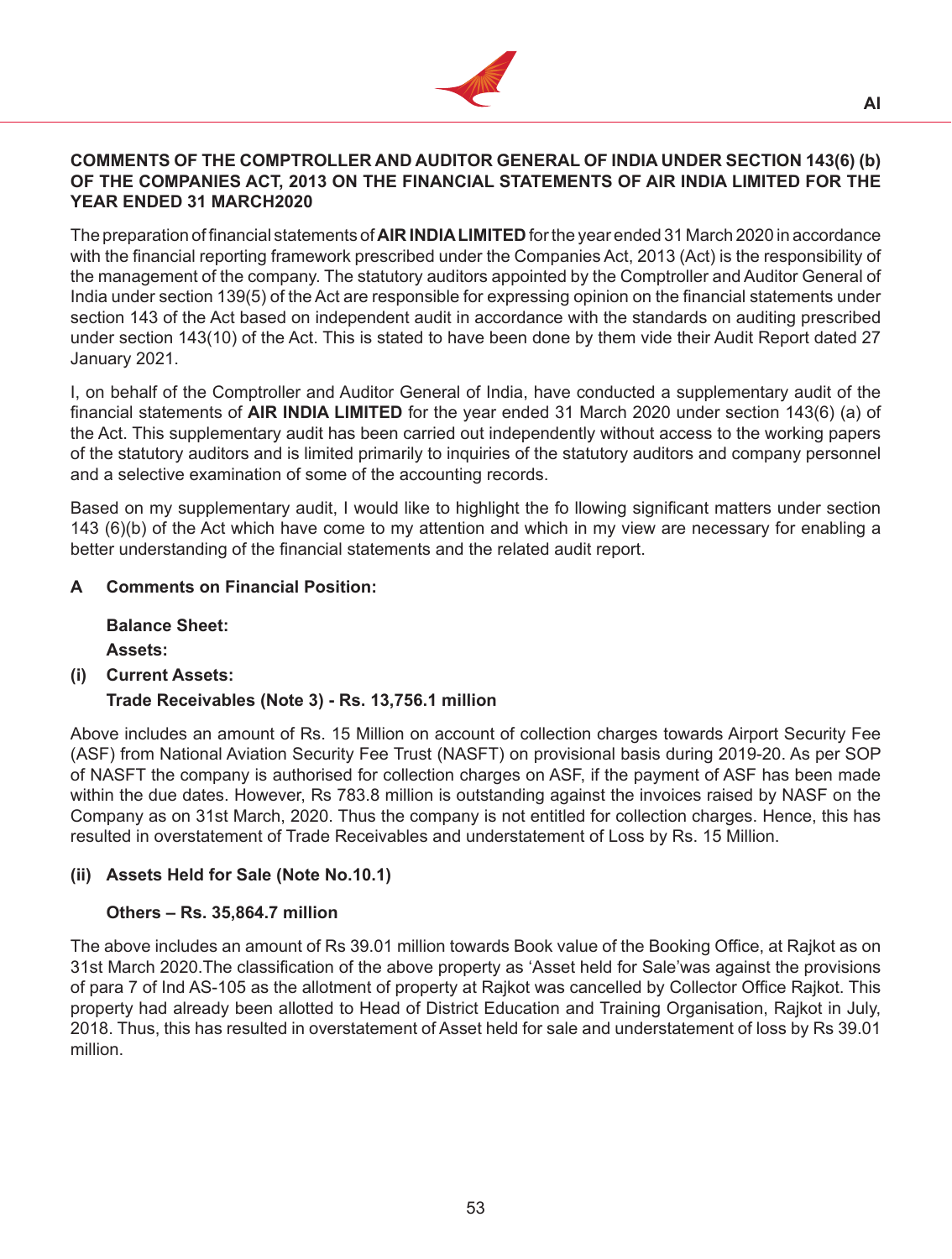

### **B Comments on Cash Flow Statement**

### **Cash Flow from Investing Activities Rs. (14,573.5) million Acquisition of Property, Plant & Equipment: - Rs. (17,711.6) million**

The above includes a reversal entry for provision for capital advances of Rs 7.55 million which is a non-cash transaction and the same should also not have been taken in the cash flow statement and the same is noncompliance of para 43 of Ind-AS 7.

#### **C Comments on Disclosure**

## **Note no. 28 (iii) of Notes forming part of the accounts: Transaction with AIAHL relating to Disinvestment of Air India Limited**

12 flats having book value of Rs.164.69 million at City Garage, Mullen Street, Kolkata included in Asset held for sale was illegally encroached and matter is sub-judice in the Court of Chief Judicial Magistrate, in last Alipore. Since the matter is sub-judice, the sale of above property could not be made. Hence the facts of encroachment/litigation should have been disclosed in notes to accounts. Thus, notes to account is deficient to that extent.

# **D. Comments on Auditor's Report:**

### **Annexure A of Statutory Auditor's Report:**

Inventory of phased out fleet B737-200 amounting to Rs 691.49 million has not been physically verified during the biennial period 2018-20. However, in para (ii) of the Annexure, Independent Auditor's Report have not mentioned this fact in their Independent Auditor's Report rendering the report deficient to that extent. This is also not in compliance with Para No 37 of ICAI Guidance notes on the Companies (Auditor's Report) Order, 2016.

> **For and on behalf of the Comptroller and Auditor General of India**

> > **Sd/-**

**(Rina Akoijam) Principal Director of Audit (Infrastructure) New Delhi**

Place : New Delhi Dated : 17 March 2021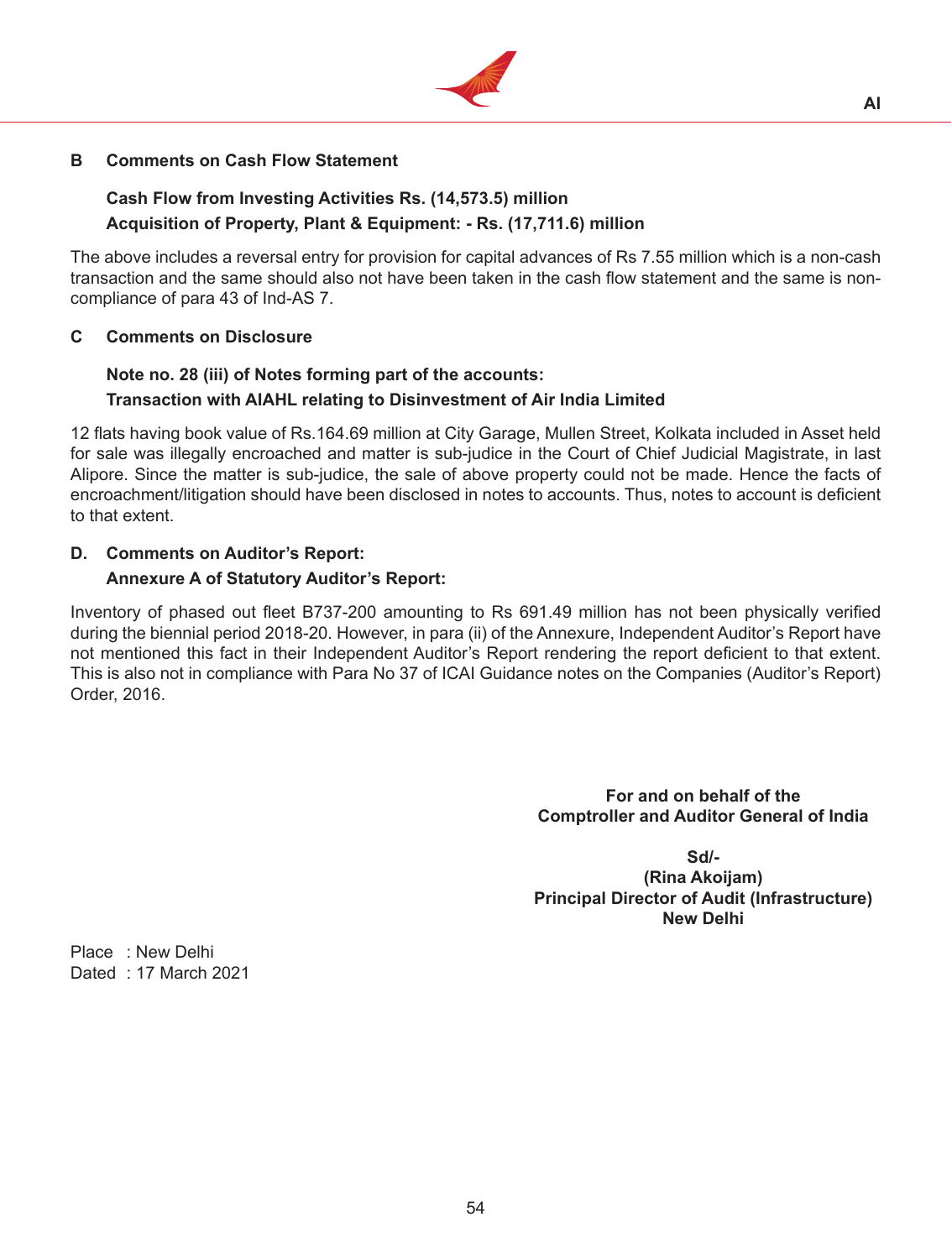

**AI**

# **Management Replies to the comments of the Comptroller and Auditor General of India under Section 143(6)(b) of the Companies Act, 2013 on the Standalone Financial Statements of Air India Limited for the year ended 31st March 2020**

|      | <b>Government Audit Query</b>                                                                                                                                                                                                                                                                                                                                                                                                                                                                                                                                                                                                                                                                    | <b>Management Reply</b>                                                                                                                                                                                                                                                                                           |
|------|--------------------------------------------------------------------------------------------------------------------------------------------------------------------------------------------------------------------------------------------------------------------------------------------------------------------------------------------------------------------------------------------------------------------------------------------------------------------------------------------------------------------------------------------------------------------------------------------------------------------------------------------------------------------------------------------------|-------------------------------------------------------------------------------------------------------------------------------------------------------------------------------------------------------------------------------------------------------------------------------------------------------------------|
| A    | <b>Comments on Financial Position</b>                                                                                                                                                                                                                                                                                                                                                                                                                                                                                                                                                                                                                                                            |                                                                                                                                                                                                                                                                                                                   |
| (i)  | <b>Balance Sheet:</b><br><b>Assets:</b><br><b>Current Assets:</b><br>Trade Receivables (Note 3) - Rs. 13,756.1 million                                                                                                                                                                                                                                                                                                                                                                                                                                                                                                                                                                           |                                                                                                                                                                                                                                                                                                                   |
|      | Above includes an amount of Rs. 15.00 Million on<br>account of collection charges towards Airport Security<br>Fee (ASF) from National Aviation Security Fee Trust<br>(NASFT) on provisional basis during 2019-20. As<br>per SOP of NASFT the company is authorised for<br>collection charges on ASF, if the payment of ASF has<br>been made within the due dates. However, Rs 783.8<br>million is outstanding against the invoices raised by<br>NASF on the Company as on 31 <sup>st</sup> March, 2020. Thus<br>the company is not not entitled for collection charges.<br>Hence, this has resulted in Overstatement of Trade<br>Receivables and understatement of Loss by Rs. 15.00<br>Million. | Efforts are being made to obtain the<br>confirmation from NASFT. Air India has also<br>written to NASFT but no response has been<br>received from their end despite repeated<br>follows up. However, necessary action either<br>by raising of Invoice or reversal of provision<br>shall be ensured in FY 2020-21. |
| (ii) | Assets Held for Sale (Note No.10.1)<br>Others - Rs. 35,864.7 million                                                                                                                                                                                                                                                                                                                                                                                                                                                                                                                                                                                                                             |                                                                                                                                                                                                                                                                                                                   |
|      | The above includes an amount of Rs 39.01 million<br>towards Book value of the Booking Office, at Rajkot<br>as on 31 <sup>st</sup> March 2020. The classification of the above<br>property as 'Asset held for Sale' was against the<br>provisions of para 7 of Ind AS-105 as the allotment of<br>property at Rajkot was cancelled by Collector Office                                                                                                                                                                                                                                                                                                                                             | The vacant land at Rajkot was allotted to<br>Air India and since the land was vacant for<br>long time, the authorities wanted Air India to<br>surrender the land.                                                                                                                                                 |
|      | Rajkot. This property had already been allotted to Head<br>of District Education and Training Organisation, Rajkot<br>in July, 2018. Thus, this has resulted in overstatement                                                                                                                                                                                                                                                                                                                                                                                                                                                                                                                    | Air India had agreed to surrender this land<br>with equivalent compensation.                                                                                                                                                                                                                                      |
|      | of Asset held for sale and understatement of loss by<br>Rs 39.01 million.                                                                                                                                                                                                                                                                                                                                                                                                                                                                                                                                                                                                                        | As per the information available vide letter<br>dated 11th November, 2020, Air India has now<br>been informed that allocation of the above<br>land stands cancelled and representation of<br>Air India for any compensation is not being<br>considered.                                                           |
|      |                                                                                                                                                                                                                                                                                                                                                                                                                                                                                                                                                                                                                                                                                                  | Air India is planning to take up the matter<br>again with appropriate authorities and based<br>on final outcome, necessary entries for<br>providing loss of Rs. 39.01 million on sale of<br>asset will be accounted in the current financial<br>year 2020-21.                                                     |